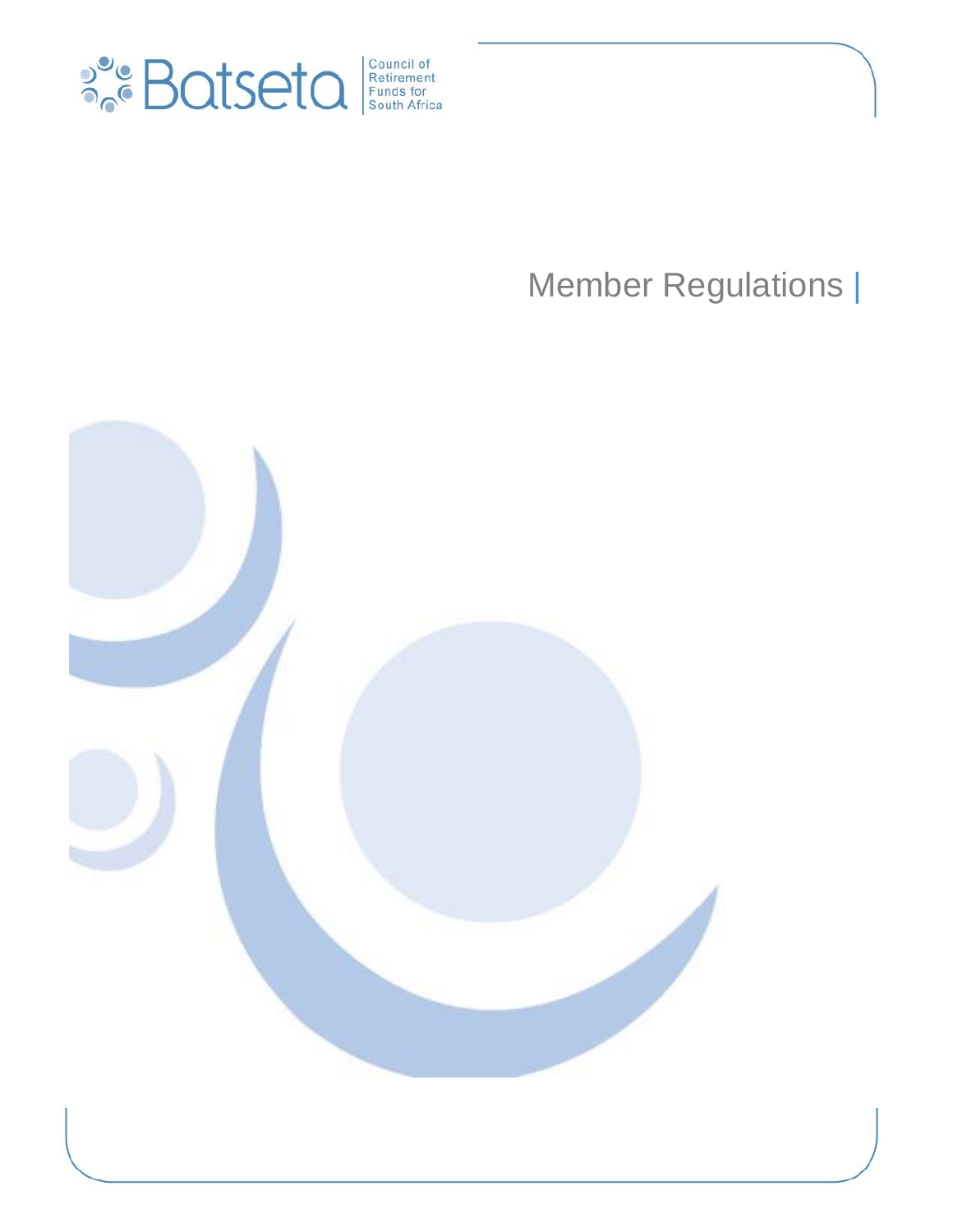## **BATSETA COUNCIL FOR RETIREMENT FUNDS OF SOUTH AFRICA NPC**

#### **1 DEFINITIONS AND INTERPRETATION**

#### **1.1 In these regulations unless the context clearly indicates otherwise**

**Memorandum of Incorporation –** shall mean the Memorandum of Incorporation of Batseta Council for Retirement Funds of South Africa NPC ("Batseta" or the "Company") a Not for Profit Company incorporated in terms of the Companies Act 71 of 2008, as amended, (the Act) and "Memorandum" shall have a similar meaning.

**Professional Member -** shall mean -any person who satisfies the **Board** that such person is a duly appointed practicing **Principal Officer and Deputy Principal Officer** as prescribed in the Pension Funds Act, Government Employee Pension Law, Transnet Pension Funds, and the Post Office Act may apply to the **Board** to be accepted as a Full **Member** of the **Batseta**. Professional membership will only be allowed as an exception in the case of a principal officer or deputy principal officer whose fund has explicitly stated that it will not pay subscriptions or similar fees. Typically this will apply to an independent principal officer or professional trustee

**Affiliate Member -** shall mean any person who satisfies the **Board** that such person a **person employed**  by a **pension fund,** may apply to the **Board** to be accepted as an Affiliate **Member** of Batseta. An Affiliate **Member** has no voting rights.

**Board of Directors -** mean the subscribers to the Memorandum and such persons who shall from time to time be elected by the **Members** or appointed by the **Board** as **Directors** of the **Company**

**Continuous Development Programme Blue Print –** shall mean the Batseta CPD Blue Print as amended from time to time.

**Disciplinary Scheme –** shall mean Batseta disciplinary scheme as amended from time to time.

**Honorary Member –** shall mean membership conferred as an honour at the discretion of the board of directors.

**NQF Level -** shall mean NQF, in terms of the National Qualifications Framework Act 67 of 2008, as amended, is an organized series of levels of learning achievement, arranged in ascending order from one to ten and "level" shall mean on of these organised levels from one to ten.

**Fund member –** shall mean a pension fund organisation as defined by the Pension Funds Act, 1956 as amended.

**Regulations –** shall mean the Membership Regulations set forth herein, or as maybe amended from time to time.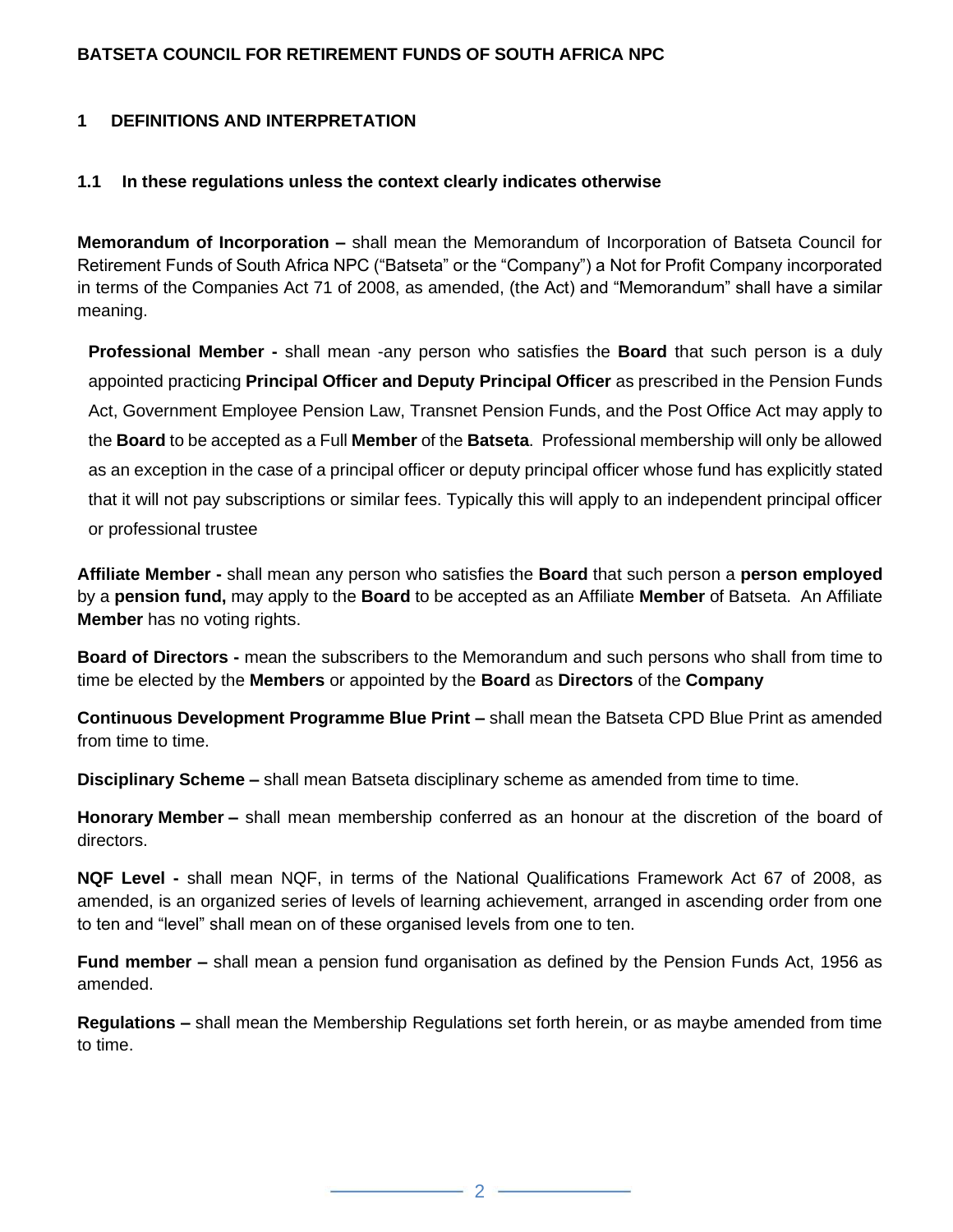- 1.2 Terms and expression defined and described in the memorandum shall have the same meaning and description when used in these regulations
- 1.3 The interpretation of these regulations shall, with the necessary changes, be done in accordance with the interpretation provisions in the memorandum.

# **2 MEMBERSHIP CLASSES AND TYPES**

The table below sets out the membership classes and types:

|                        | <b>VOTING MEMBERS</b>                                                                                                                                                                                                                                                                                                                                                                                                                                                                                        | <b>NON-VOTING MEMBERS</b>                                                                                                                                                                                                                                                                                                                                                                                                                                                                                                                                                                                                              |
|------------------------|--------------------------------------------------------------------------------------------------------------------------------------------------------------------------------------------------------------------------------------------------------------------------------------------------------------------------------------------------------------------------------------------------------------------------------------------------------------------------------------------------------------|----------------------------------------------------------------------------------------------------------------------------------------------------------------------------------------------------------------------------------------------------------------------------------------------------------------------------------------------------------------------------------------------------------------------------------------------------------------------------------------------------------------------------------------------------------------------------------------------------------------------------------------|
| <b>MEMBERSHIP TYPE</b> | <b>Pension Fund - any pension fund organisation</b><br>registered in terms of the Pension Funds Act, of<br>1956, as amended, the Government Employees<br>Pension Law, 21 of 1996 ("Government<br>Employee Pension Law"), Transnet Pension<br>Funds Act, 62 of 1990 ("Transnet Pension Funds<br>Act") and the Post Office Act, 44 of 1958 ("the<br>Post Office Act").<br>Professional Member - any person who<br>satisfies the Board that such person is a duly<br>appointed practicing Principal Officer and | Affiliate Member - Any person who satisfies the<br>Board that such person is a previously practicing<br>Principal Officer or Trustee or a person employed<br>by a pension fund, may apply to the Board to be<br>accepted as an Affiliate Member of BATSETA. An<br>Affiliate Member has no voting rights.<br>Honorary Member - The Board in its discretion<br>may bestow Honorary Membership on any person.<br>Honorary Membership will terminate after 3<br>consecutive years. Notwithstanding the aforesaid,<br>the Board in its discretion may withdraw Honorary<br>Membership at any time.<br>Honorary Member has no voting rights. |
|                        | Deputy Principal Officer as prescribed in the<br>Pension Funds Act, Government Employee<br>Pension Law, Transnet Pension Funds, and the<br>Post Office Act may apply to the <b>Board</b> to be<br>accepted as a Full Member of the BATSETA.                                                                                                                                                                                                                                                                  |                                                                                                                                                                                                                                                                                                                                                                                                                                                                                                                                                                                                                                        |
|                        | Professional membership will only be allowed as<br>an exception in the case of a principal officer<br>whose fund has explicitly stated that it will not<br>pay subscriptions or similar fees. Typically this<br>will apply to an independent principal officer or<br>professional trustee.<br>A Full Member has voting rights.                                                                                                                                                                               |                                                                                                                                                                                                                                                                                                                                                                                                                                                                                                                                                                                                                                        |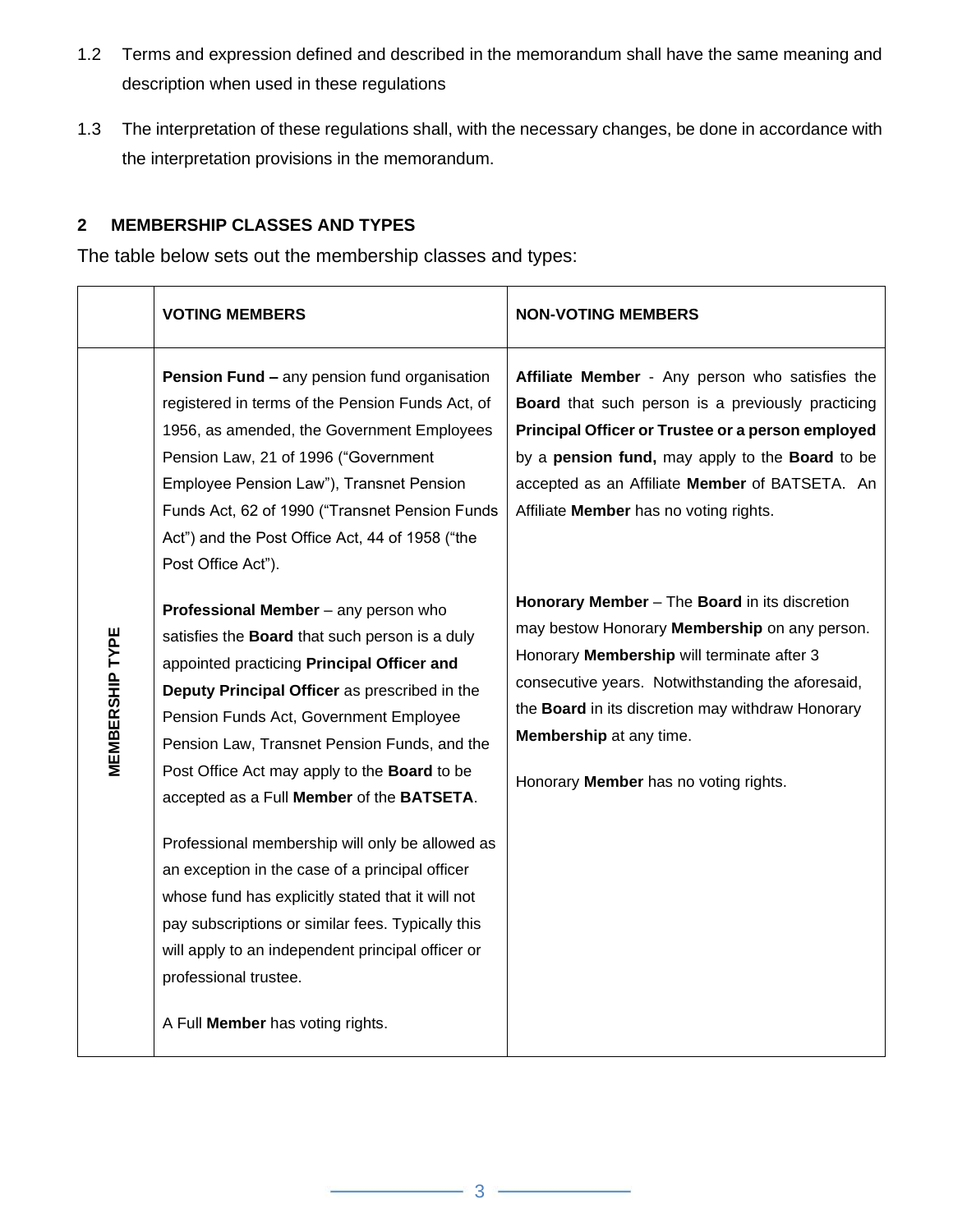2.1 Batseta offers two classes of membership, namely, voting members and non-voting members. Pension Fund and Professional Members have voting rights. Affiliate and Honoury Members have no voting rights.

#### 3 REGISTRATION

- 3.1 Batseta shall retain at its registered office a register of all members. The register will be kept in the prescribed manner and open for inspection as required by law.
- 3.2 No person shall become a member and be entitled and subject to the associated rights and responsibilities until such time that such a person has met all the registration requirements.
- 3.3 Each person who wishes to become a member shall submit an application, in the prescribed format and manner for Batseta consideration, truthfully disclose all relevant information as requested and pay the required fee as determined by the Board from time to time.
- 3.4 Upon fulfilling the requirements of membership the name of the member shall be entered into the register as soon as is practically possible to do so.
- 3.5 Batseta shall issue to each member, upon receiving membership, proof of membership. Such proof shall remain the property of Batseta and shall be returned upon cancellation or termination of membership.
- 3.6 Upon becoming a member each person shall be deemed to have read, understood and agreed to all the rights, duties, responsibilities and other provisions of the memorandum, these regulations and any other policies of Batseta as well as the Code of Conduct.
- 3.7 Membership of Batseta is personal and non-transferable.

### VOTING RIGHTS

Batseta have voting and non-voting members:

3.8 Voting Members shall be Professional Members, and Pension Funds, in good standing, upon whom full voting rights are conferred in all matters relating to the governance of Batseta.

3.9 Non-voting Members shall include the remainder of the membership body of Batseta who are not identified in 4.1 above and who do not have voting rights.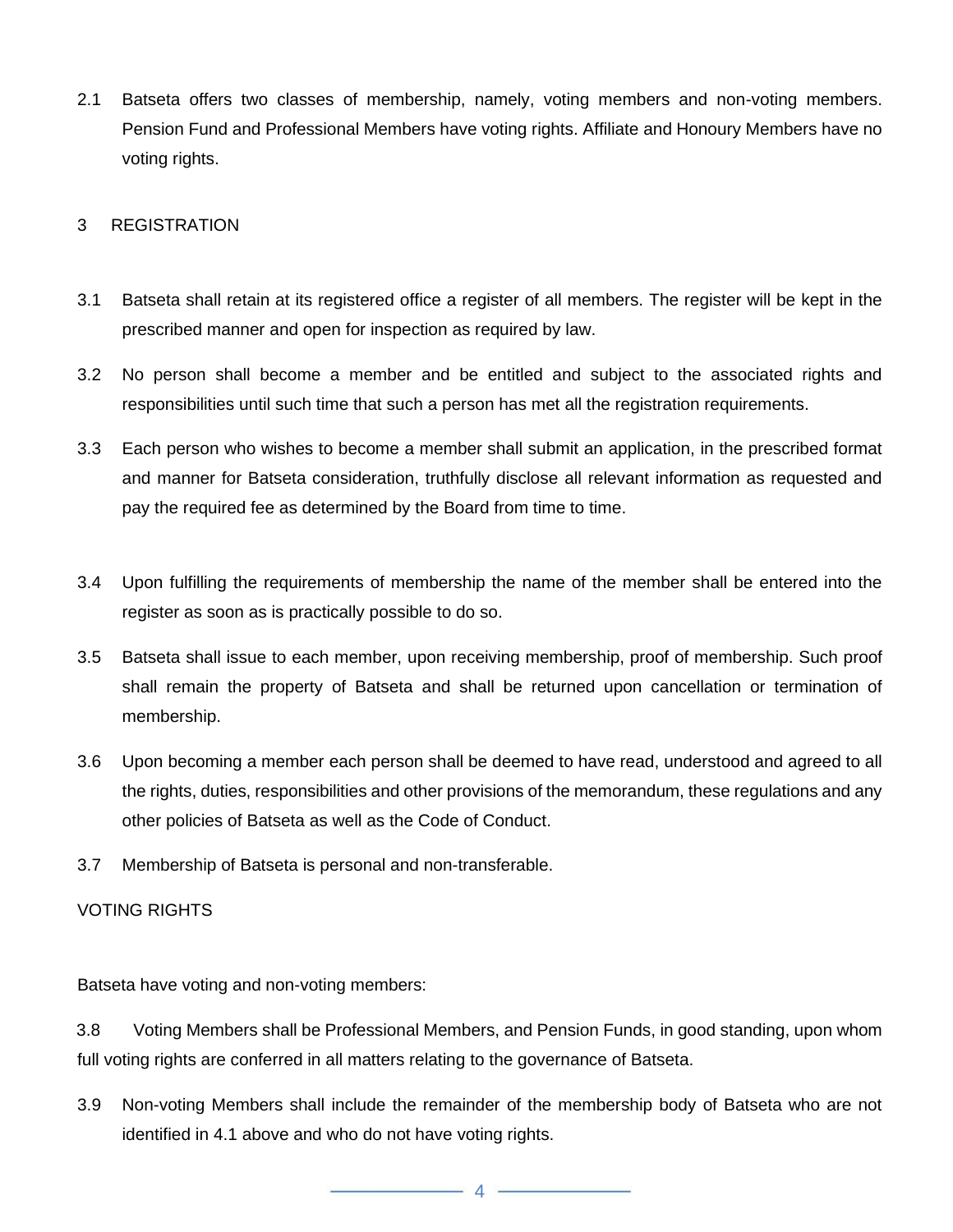## 4 PROFESSIONAL DESIGNATIONS

4.1 Any Professional member who satisfies the Board that such a member is entitled to a professional designation, subject to the requirements of set out in the member regulations and CPD blueprint may apply for a professional designation as set out in par 6.

4.2 Batseta recognizes the following designations, subject to the requirements set out in the table below:

| Associate Principal Executive Officer also referred to as APEO        |                                                                                                        |  |
|-----------------------------------------------------------------------|--------------------------------------------------------------------------------------------------------|--|
| (a)                                                                   | Practicing principal officer                                                                           |  |
| (b)                                                                   | Paid the annual membership fee                                                                         |  |
| (c)                                                                   | Fit and proper as per Directive No 5 (FSB) or any law                                                  |  |
| (d)                                                                   | Bound by our code of professional conduct.                                                             |  |
| (e)                                                                   | NQF 5 & 6 qualification with two years relevant practical experience, or                               |  |
| (f)                                                                   | Occupational Qualification registered above NQF 4 with SAQA, with with functional                      |  |
|                                                                       | communication and numeracy at NQF 5, and at least 3 years of relevant retirement fund work             |  |
|                                                                       | expereince or,                                                                                         |  |
| (g)                                                                   | Senior Certificate or equivalent registered at NQF 4 with SAQA, with functional communication          |  |
|                                                                       | and numeracy at NQF 5, and at least 5 years of relevant retirement fund work experience, or            |  |
|                                                                       | Certificate registered at NQF 7 with SAQA for Professional Principal Executive Officers;               |  |
| (h)                                                                   | Participate in CPD - 50 CPD hours per reporting period.                                                |  |
| <b>Chartered Principal Executive Officer also referred to as CPEO</b> |                                                                                                        |  |
|                                                                       |                                                                                                        |  |
| (a)                                                                   | Practicing principal officer                                                                           |  |
| (b)                                                                   | Paid the annual membership fee                                                                         |  |
| (c)                                                                   | Fit and proper as per Directive No 5 (FSB) or any law                                                  |  |
| (d)                                                                   | Bound by our code of professional conduct                                                              |  |
| (e)                                                                   | Certificate for the Professional Principal Executive Officer Occupational Qualification (NQF 7 level); |  |
| or                                                                    |                                                                                                        |  |
| (f)                                                                   | Completed the Board Assessment successfully (NQF 7 level)                                              |  |
| (g)                                                                   | Participate in CPD – 60 CPD hours per reporting period                                                 |  |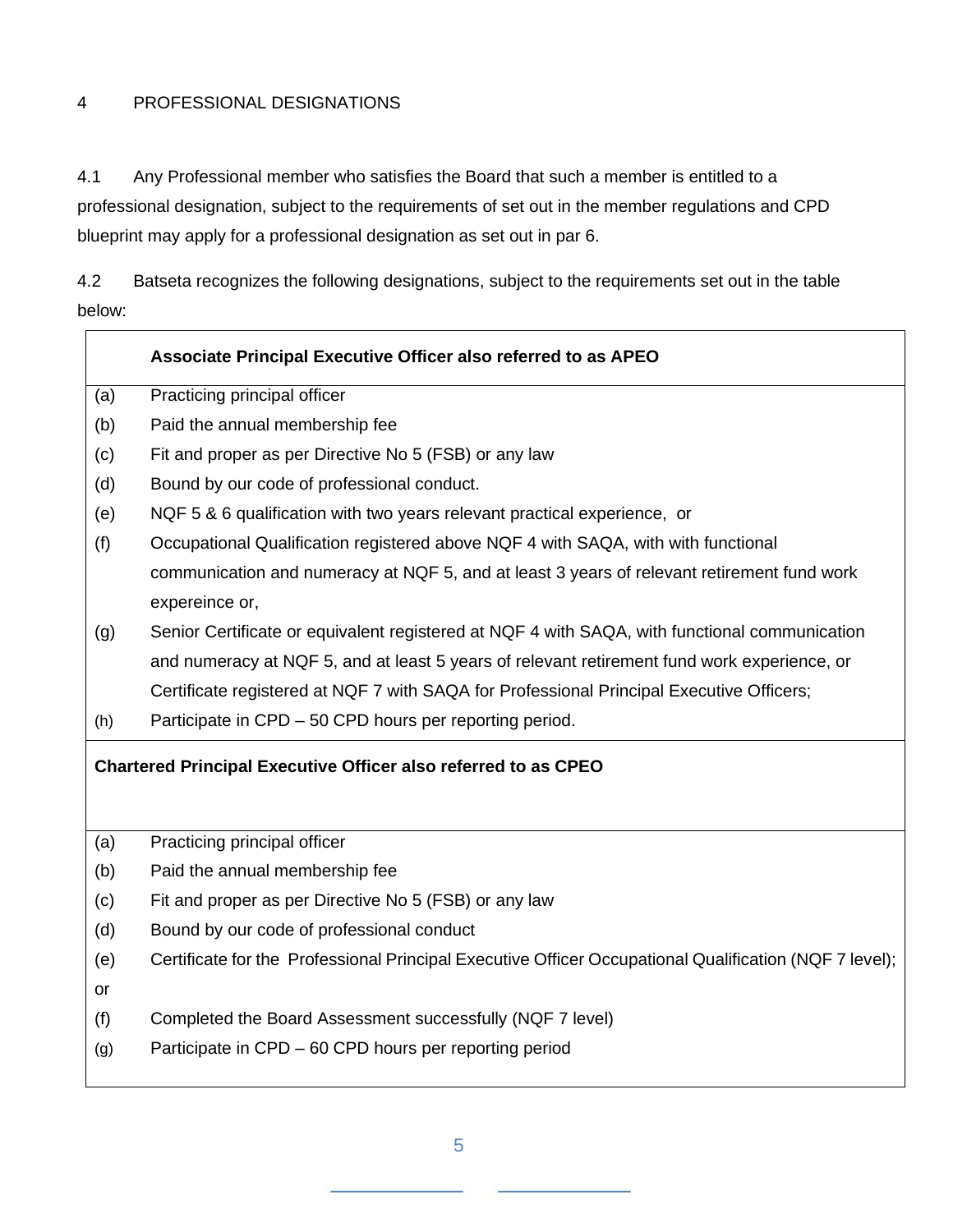# 5 APPLICATION FOR AN AWARD OF A DESIGNATION AND FEES

5.1 Each applicant applying for a designation shall submit an application in the prescribed format, to Batseta for consideration, truthfully disclose all relevant information as requested and pay the required fee as determined by the Board from time to time.

## 6 MANDATORY ANNUAL RENEWAL OF MEMBERSHIP

- 6.1 A member of Batseta, regardless of their membership type and/or designation, shall on an annual basis apply for the renewal of their membership.
- 6.2 The renewal process will start in November each year and has to be renewed on or before the first day of March of each year.
- 6.3 The renewal requirements in order to continue membership annually are the following:
	- 6.3.1 Update personal details.
	- 6.3.2 Update any Continuous Professional Development (CPD) Records if applicable.
	- 6.3.3 Declare on the member fit and proper status as required by law and Batseta regulations.
	- 6.3.4 Accept adherence to the Code of Conduct.
	- 6.3.5 Pay the annual fee as determined by the Board from time to time.
- 6.4 Members must meet all the requirements set out in 4.2 to continue with their membership.
- 6.5 A member who failed to timeously apply for annual renewal shall be suspended on the first business day following the last day for completion of their annual renewal process.
- 6.6 Following such suspension a member shall be granted one month, calculated from the first day of suspension ("suspension period") to the last day of the relevant month to rectify any outstanding aspects of their annual renewal.
- 6.7 Membership of an applicant who failed to timeously apply for annual renewal shall be terminated should such a member fail to rectify any outstanding aspects of their annual renewal process during the suspension period, as detailed in 7.3 above.
- 6.8 Such termination shall be effected on the first business day following the last day of the suspension period.
- 6.9 During the suspension period, as set out in 7.2 above, a suspended member may not use any of the trademarks, in whatsoever from, of Batseta until such time as the member has received written confirmation that the member's suspension has been lifted.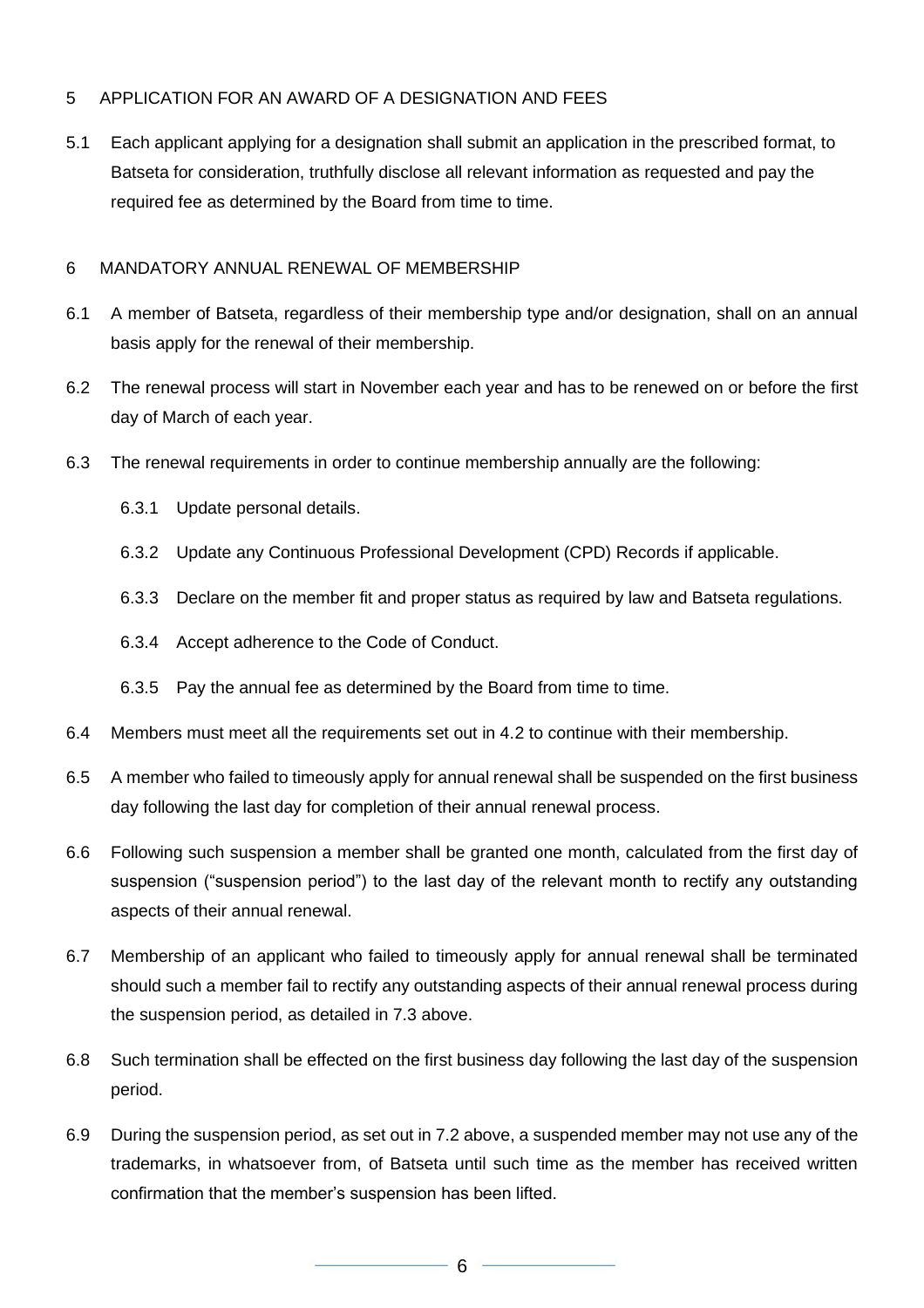- 6.10 Following a termination of membership an individual is prohibited from using any of the trademarks, in whatsoever from, of Batseta.
- 6.11 Batseta shall have the right to publish, in any media, the names of the individuals whose membership has been terminated as a result of their failure to complete the annual renewal process.

# 7 TERMINATION OF MEMBERSHIP

- 7.1 The membership of any member shall be terminated when the member personally notifies Batseta, in writing, of such a cancellation.
- 7.2 The membership of any member shall, in accordance with the provisions of the Disciplinary scheme, be terminated when:
	- 7.2.1 The member failed to adhere to the membership renewal requirements as set out in 7 above.
	- 7.2.2 Reasonable evidence, in whatsoever form, comes to the knowledge of Batseta indicating that any information furnished by the member in terms of his application for and renewal of membership or any other membership related matter, is materially incorrect or untruthful.
	- 7.2.3 At the discretion of the Board places the reputation of the Company in jeopardy.
- 7.3 Batseta shall have the right to publish, in any media, the names of individual whose membership has been terminated in terms of 8.2 above.

#### 8 RE-INSTATEMENT OF MEMBERSHIP

- 8.1 A member who has cancelled membership may request re-instatement of his/her membership at any time during a period of three years following the date of such cancellation, provided that such applicant complies in full with the applicable membership requirements, as prescribed and/or amended from time to time, but excluding the provision of successfully completing any competency and/or board exams on order to re-instate a designation.
- 8.2 Members whose membership has been cancelled due to non-compliance with the annual renewal process, as set out in par 7 above, may request reinstatement at any time during a period of three years following the date of the initial application for registration or last complete renewal, as the case may be, provided that such applicant complies in full with the registration requirements, but excluding the provision of successfully complete any competency and/or board exams in order to re-instate a designation.